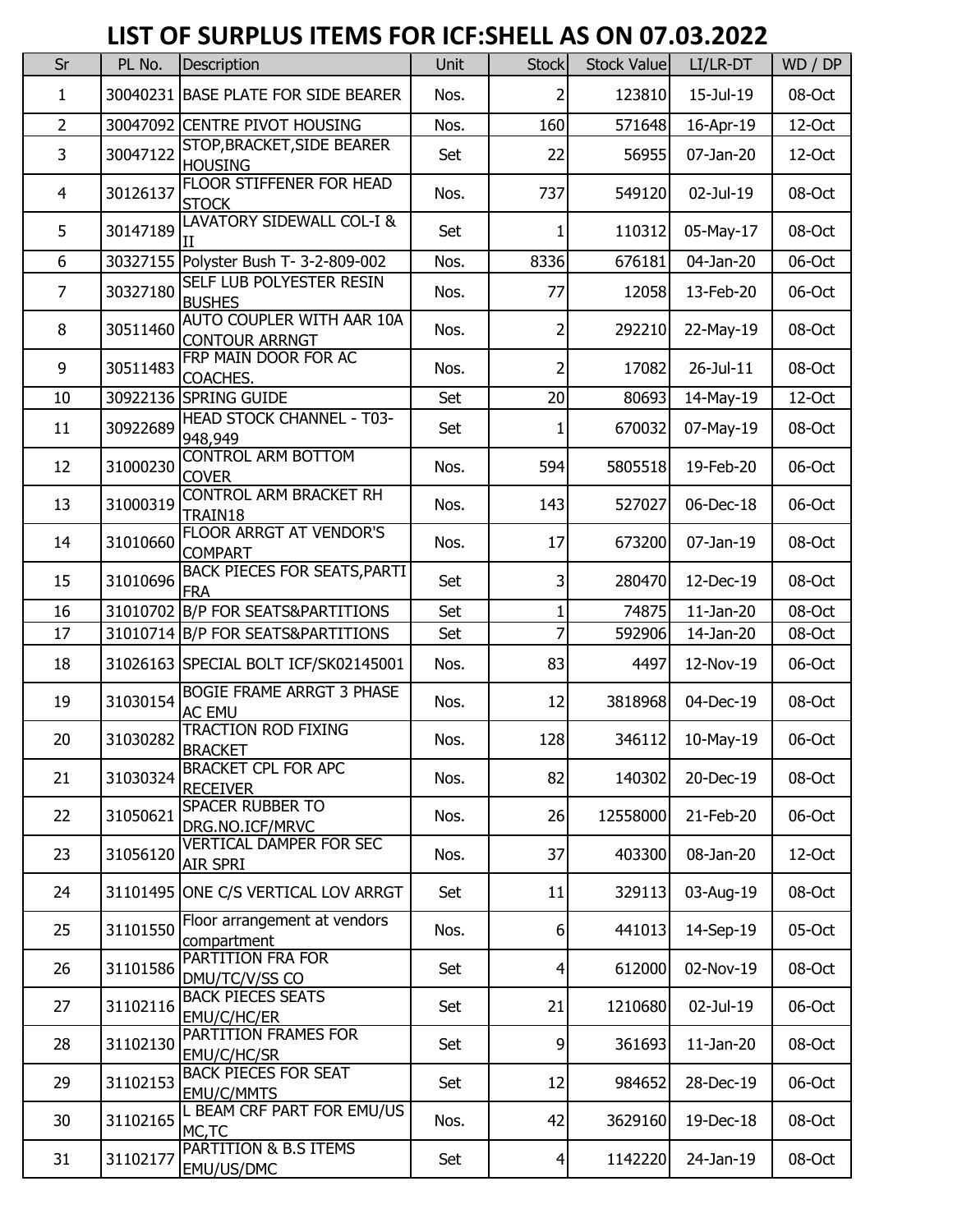| 32 | 31102189 | PARTITION & B.S ITEMS<br>EMU/US/MC                | Set  | 16              | 3777358 | 13-Dec-18 | 08-Oct   |
|----|----------|---------------------------------------------------|------|-----------------|---------|-----------|----------|
| 33 | 31102190 | PARTITION & B.S ITEMS<br>EMU/US/TC                | Set  | $\overline{4}$  | 864476  | 19-Dec-18 | 08-Oct   |
| 34 | 31102207 | PFRAMES & BODY SHELL MEMU<br>TC U/S               | Set  | 10              | 1593000 | 26-Feb-20 | 08-Oct   |
| 35 | 31102220 | PFRAMES&BODY SHELL MEMU<br>DMC U/S                | Set  | 2               | 439998  | 07-Feb-20 | 08-Oct   |
| 36 |          | 31110216 ONE COACH SET OF END PART                | Set  | 3               | 1461313 | 28-Nov-19 | 08-Oct   |
| 37 | 31110289 | L BEAM FOR END PART FOR<br><b>MUTP/M COACHES</b>  | Set  | 2               | 192846  | 18-Mar-19 | 05-Oct   |
| 38 | 31110381 | L BEAM FOR AC EMU 3PH END<br><b>PART</b>          | Set  | 14              | 1386705 | 02-May-19 | 05-Oct   |
| 39 | 31110782 | ONE C/S OF END PART<br>(DRIVING END               | Set  | 1.5             | 704818  | 04-Jun-19 | 06-Oct   |
| 40 | 31110850 | ONE C/S CROSS BEARERS<br><b>UNDER FRA</b>         | Set  | 2               | 386934  | 29-Apr-19 | 08-Oct   |
| 41 | 31110861 | LONGITUDINAL BEAM<br>DMU/DPC/SS1-1-               | Set  | 8               | 1410839 | 25-Apr-19 | 08-Oct   |
| 42 | 31110885 | MODULE FRAME CPL FOR<br>ICF/MRVC/D/HC/BT          | Set  | 5 <sup>1</sup>  | 208158  | 06-Dec-19 | 08-Oct   |
| 43 | 31110915 | ONE COACH SET OF L-BEAM<br><b>STIFFNER</b>        | Set  | 83              | 1540554 | 06-Dec-19 | 08-Oct   |
| 44 | 31110927 | CRF LONG BEAM FOR MID<br>PART-MRVC                | Set  | 59              | 5811264 | 05-Dec-19 | 08-Oct   |
| 45 | 31110939 | <b>END PRAT FOR SS TRAILER D-</b><br><b>COACH</b> | Set  | 6 <sup>1</sup>  | 2188254 | 09-Jan-20 | 08-Oct   |
| 46 | 31111178 | END PART CPL FOR EMU/US<br>MC, TC, ND             | Set  | 2               | 864194  | 07-Feb-19 | 08-Oct   |
| 47 | 31111180 | L BEAM STIFF ASSLY EMU/US<br>MC,TC                | Set  | 12              | 253200  | 09-Nov-19 | 08-Oct   |
| 48 | 31111245 | <b>BODY BOLSTER CPL FOR AC</b><br>EMU US          | Nos. | 8               | 1287616 | 19-Jan-19 | 05-Oct   |
| 49 | 31130161 | <b>TROUGH FLOOR</b><br>SIZE1.7X1260X10835         | Set  | 2               | 340509  | 26-Apr-16 | 05-Oct   |
| 50 | 31130227 | ONE COACH SET OF TROUGH<br><b>FLOOR</b>           | Set  | $\mathsf{3}$    | 480132  | 20-Jul-11 | $05-Oct$ |
| 51 | 31130252 | ONE C/S OF CRF TROUGH<br><b>FLOOR MRVC</b>        | Set  | 10              | 1632455 | 09-Dec-19 | 05-Oct   |
| 52 |          | 31130331 TROUGH FLOOR SHEET PART                  | Set  | 24              | 3811176 | 28-Nov-18 | 05-Oct   |
| 53 | 31140520 | ONE C/S SS SIDE WALL AND<br><b>ROOF MR</b>        | Set  | 1               | 2367253 | 02-Jan-20 | 05-Oct   |
| 54 |          | 31140660 PAIL LAMP BRACKET                        | Nos. | 122             | 25518   | 07-Feb-20 | 05-Oct   |
| 55 | 31140701 | DETAILS FOR SWALL AC EMU<br>3PH                   | Set  | 10 <sup>1</sup> | 124131  | 20-Dec-17 | 08-Oct   |
| 56 | 31140786 | Frame work andCarline for<br><b>ACEMUD</b>        | Set  | 10              | 3997990 | 17-Oct-19 | 06-Oct   |
| 57 | 31150305 | <b>END CONST ALARM END</b><br>DMU/DPC/1600        | Nos. | 2               | 180135  | 17-Aug-19 | 08-Oct   |
| 58 | 31154347 | ONE C/S SS END WALL FOR<br>3PH                    | Set  | 1               | 190105  | 14-Jan-20 | 08-Oct   |
| 59 | 31154359 | ONE C/S SS ENDWALL FOR 3<br><b>PHASE</b>          | Set  | 5 <sup>1</sup>  | 1010570 | 09-Jan-20 | 08-Oct   |
| 60 | 31154360 | SS END WALL FOR 3 PHASE AC<br>EMU                 | Nos. | 1               | 84616   | 07-Dec-19 | 05-Oct   |
| 61 |          | 31154529 ENDWALL FOR U/S MEMU/DMC                 | Nos. | 3               | 315135  | 14-Jan-20 | 08-Oct   |
| 62 |          | 31154530 ENDWALL FOR U/S MEMU/TC                  | Nos. | $\overline{7}$  | 1360722 | 24-Feb-20 | 08-Oct   |
| 63 | 31154554 | <b>ENDWALL FOR U/S</b><br>EMU/AC/DMC2             | Nos. | 3               | 315501  | 16-Jan-20 | 08-Oct   |
|    |          |                                                   |      |                 |         |           |          |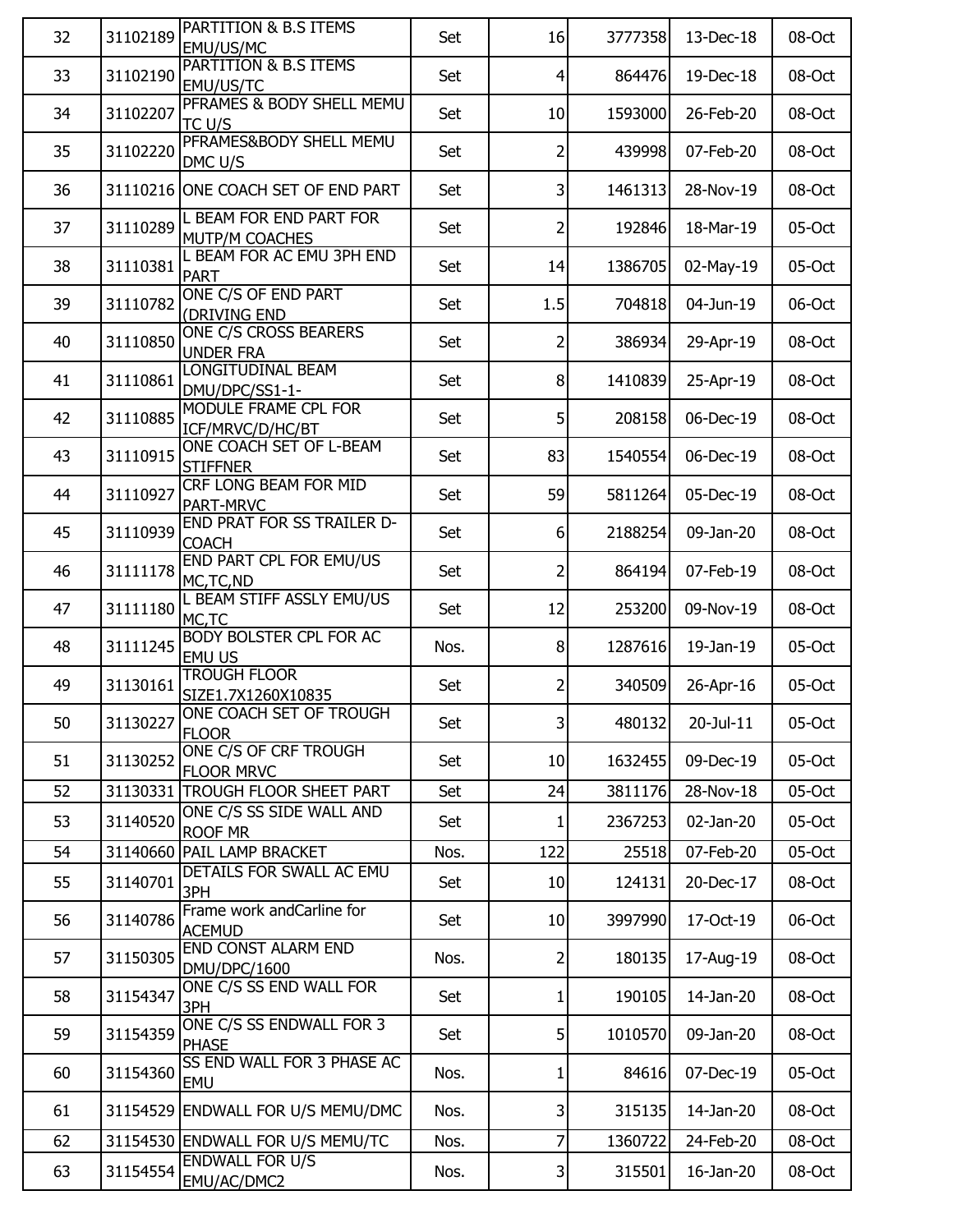| 64 | 31154591 | 1C/S END WALL FOR AC EMU<br>TC US                | Set        | $\overline{2}$ | 385976  | 10-Dec-18    | 08-Oct |
|----|----------|--------------------------------------------------|------------|----------------|---------|--------------|--------|
| 65 | 31160505 | <b>ROOF ASSEMBLY</b><br>3PH/AC/EMU/D             | Nos.       | 1              | 758790  | 07-Feb-20    | 05-Oct |
| 66 | 31167652 | ONE C/S OF ROOF SHEET ASSY<br><b>MRVC</b>        | Set        | 3              | 2835000 | 28-Oct-19    | 08-Oct |
| 67 | 31247155 | FOOT STEP ASSEMBLY FOR<br><b>ENGINE ROOM</b>     | Nos.       | 25             | 67500   | 18-Sep-19    | 08-Oct |
| 68 | 31247192 | <b>FOOT STEP MOUNTING FOR</b><br>MEMU/US         | Set        | 420            | 4239890 | 08-Feb-20    | 08-Oct |
| 69 | 31247209 | <b>DRIVERS CAB FOOT STEP</b><br>MEMU/US          | Set        | 58             | 411341  | 30-Jan-20    | 08-Oct |
| 70 | 31260238 | <b>S&amp;I CATTLE GUARD FOR</b><br>MEMU/DMC/US   | Set        | 28             | 983500  | 27-Feb-20    | 08-Oct |
| 71 | 31320727 | SAFETY CHAIN COMP PALM<br>PULL ROD               | Nos.       | 1              | 135     | 08-Jul-19    | 06-Oct |
| 72 | 31321495 | PIN ELECTROPLATED<br>TO.DRG.NO.                  | Nos.       | 1898           | 106942  | 04-Jan-20    | 06-Oct |
| 73 | 31580701 | TREAD PLATE-OUTER MRVC/C-<br>$5 - 8 - 009$       | Nos.       | 470            | 199868  | 16-Feb-19    | 06-Oct |
| 74 | 31580750 | <b>S &amp; I OF ENGINE ROOM</b><br>SLIDING DOO   | Nos.       | 23             | 857134  | 10-Oct-19    | 08-Oct |
| 75 | 33500551 | <b>TRACTION LEVER</b><br>DRG.4550500600001       | Nos.       | 18             | 23711   | 20-Feb-19    | 05-Oct |
| 76 |          | 33510349 BRACKET COMPLETE                        | Nos.       | $\mathbf{1}$   | 1278    | 22-Nov-19    | 05-Oct |
| 77 | 33527428 | <b>BODY SIDE ENTRANCE DOOR</b><br>LH             | Set        | 8              | 912697  | 17-Apr-19    | 05-Oct |
| 78 | 33570346 | UNF DISC TO<br>DRG.AAA04063001                   | Nos.       | 189            | 109057  | 21-Apr-16    | 05-Oct |
| 79 | 33570796 | UNF METAL STOP (LH)                              | Nos.       | 1              | 357     | 05-Apr-16    | 05-Oct |
| 80 |          | 33580844 BRAC FOR ANC LIN-LWGSCWAC               | Nos.       | 26             | 55198   | 14-Feb-20    | 08-Oct |
| 81 | 33590746 | <b>1SET CORRUGATED SHEET</b><br><b>FLOOR</b>     | Set        | 13             | 452504  | 21-Nov-17    | 05-Oct |
| 82 | 33680980 | UNF ANGLE FOR LHB COACHES<br>TO LHB              | Nos.       | 1              | 262     | 12-Oct-17    | 05-Oct |
| 83 |          | 33993348 BOGIE BOLSTER (MACHINED)                | Nos.       | $\overline{2}$ | 157127  | 04-Jun-19    | 08-Oct |
| 84 | 36017073 | SAFETY CATCH FOR GEAR BOX<br>T <sub>18</sub>     | Nos.       | 209            | 357110  | 11-Dec-18    | 06-Oct |
| 85 | 40056302 | Fire retardant(FR-LSH) Flexible<br>5 core-6 sqmm | <b>MTR</b> | 1008           | 517280  | 20-Feb-20    | 02-Oct |
| 86 | 40304358 | WIRECOPSUPERENAMEL20SWG<br>IS449-6               | Kgs.       | 88.44          | 43225   | 20-Feb-20    | 02-Oct |
| 87 | 42031928 | LAMP HOLDER BIPIN SPL<br><b>LOADED IS</b>        | Nos.       | 458            | 1786    | $11$ -Dec-19 | 02-Oct |
| 88 | 47333182 | RELAY B METAL FOR 415V3 PH<br>50C/S              | Nos.       | 37             | 28564   | 20-Feb-20    | 51/10  |
| 89 | 62331784 | SEAMLESS TUBES OD 165.1X<br>4.47 L6              | <b>MTR</b> | 299.487        | 278750  | 17-Sep-19    | 08-Oct |
| 90 | 72010794 | UNF 4 TPS SEGMENT FOR DIA<br>1120 METAL          | Nos.       | 31             | 24347   | 22-Jan-19    | 01-Oct |
| 91 | 72217297 | DRILL TWIST MORSE TAPER<br><b>SHANK</b>          | Nos.       | 6              | 56154   | 12-Oct-19    | 01-Oct |
| 92 | 72220247 | GAS NOZZLE PART NO-4300380                       | Nos.       | 305            | 54763   | 26-Jul-19    | 01-Oct |
| 93 |          | 72383239 HANDLES WOODEN 750MM-SSI                | Nos.       | 1              | 207     | 17-Feb-20    | 01-Oct |
| 94 |          | 73130758 NUT HEX LOCK M16X1.5                    | Kgs.       | 50             | 4713    | 20-Dec-17    | 02-Oct |
| 95 |          | 73187811 S-S HEX HEAD NUT M8                     | Nos.       | 14535          | 23127   | $21-Sep-18$  | 02-Oct |
| 96 | 73323755 | PIN SPLIT COTTER MS 8X63MM<br>IS 54              | Nos.       | 20792          | 59359   | 07-Mar-20    | 02-Oct |
|    |          |                                                  |            |                |         |              |        |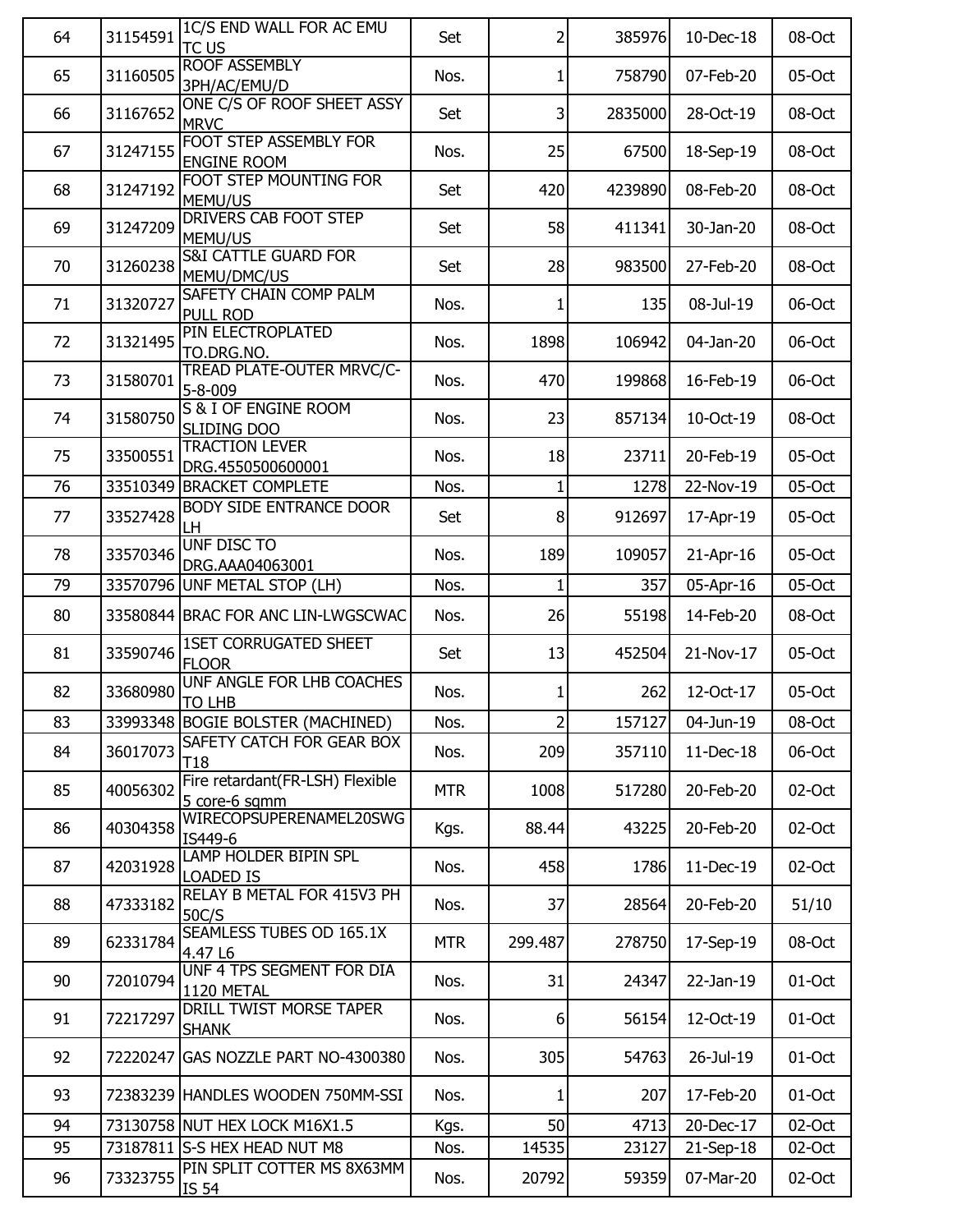| 97  |          | 73323895 SPLIT PIN SIZE 8 X 100                          | Nos.       | 1301     | 5125     | 28-Oct-19 | 02-Oct   |
|-----|----------|----------------------------------------------------------|------------|----------|----------|-----------|----------|
| 98  | 73520184 | <b>SCREW CHEESE HD AM4X12 G</b><br>IS 1366               | Kgs.       | 37.58    | 2929     | 13-Feb-20 | 02-Oct   |
| 99  | 73522545 | <b>CHEESE HD.SCREW M5X12</b><br>IS:1366-82               | Kgs.       | 0.153    | 15       | 10-Jul-19 | 02-Oct   |
| 100 | 73530426 | <b>SCREW CSK FLAT HD M5X16</b><br>MM IS:1365             | Kgs.       | 72.926   | 8921     | 16-Dec-19 | 02-Oct   |
| 101 | 73530451 | <b>SCREWS MS CSK HD AM5X20 G</b><br>IS 136               | Kgs.       | 27.236   | 2586     | 10-Jul-19 | 02-Oct   |
| 102 | 73560170 | HEX HD SCREW BL M6X16 MM<br>IS:1363                      | Kgs.       | 52.776   | 4195     | 30-Sep-19 | 02-Oct   |
| 103 | 73563420 | UNF HEX HEAD SCREW M10X40<br>$-8.8$ TO                   | Nos.       | 8407     | 41588    | 14-Nov-18 | 02-Oct   |
| 104 |          | 73776890 INTERLOCK WASHER M14                            | Nos.       | 10346    | 236223   | 23-Jan-20 | 02-Oct   |
| 105 |          | 73807503 HEX NUT M12                                     | Nos.       | 6        | 19       | 20-Feb-20 | 02-Oct   |
| 106 | 73851218 | UNF HEX HEAD BOLT M20 X100-<br>8.8(LH-EO                 | Nos.       | 861      | 44578    | 09-Dec-17 | 08-Oct   |
| 107 | 73853422 | UNF HEX SOCKET HD CAP<br><b>SCREW M8X25</b>              | Nos.       | 640      | 1120     | 14-Jan-20 | 02-Oct   |
| 108 | 73853896 | HEX SOCKET HD CAP SCREW<br>M12X60                        | Nos.       | 2        | 31       | 29-Oct-18 | 02-Oct   |
| 109 | 73853914 | CSK HD SCREW WITH HEX SOC<br>M8X50                       | Nos.       | 3100     | 60202    | 05-Jul-19 | 02-Oct   |
| 110 |          | 73854062 HEX HEAD SCREW M20X60-10.9                      | Nos.       | 7135     | 197183   | 28-May-19 | 02-Oct   |
| 111 |          | 73854657 prevailing torque hex nut M10                   | Nos.       | 7459     | 507212   | 19-Feb-20 | 02-Oct   |
| 112 | 74498332 | UNF (PIANO) HINGE SIZE<br>50MM X 525MM                   | Nos.       | 122      | 7634     | 02-Feb-19 | 02-Oct   |
| 113 | 75018378 | UNF ENDLESS V BELT C-122<br>SET OF 4 BELTS               | Set        | 283      | 221954   | 27-Sep-19 | 06-Oct   |
| 114 | 75326413 | RUBBER INSULATION SIZE<br>4X1090                         | <b>MTR</b> | 238      | 555119   | 20-Sep-19 | 08-Oct   |
| 115 | 76115616 | COPPER COATED WIRE 2.4MM<br><b>DIA</b>                   | Kgs.       | 33746.98 | 2467162  | 21-Mar-18 | 12-Oct   |
| 116 | 76904799 | UNF GAS DIFFUSER FOR CO2<br>TORCHES BEN                  | Nos.       | 145      | 7871     | 05-Apr-19 | 01-Oct   |
| 117 | 76904891 | UNF SPARES KIT FOR PLASMA<br>CUTT.MAC-6                  | Set        | 2        | 431952   | 20-Feb-20 | 01-Oct   |
| 118 | 85017310 | SINGLEROWDEEPGROOVEBALL<br><b>BRNG SKF</b>               | Nos.       | 30       | 60000    | 10-Sep-19 | 51/10    |
| 119 | 90120139 | UNF STEEL BILLETS 65 X 65<br>MM                          | Kgs.       | 504.187  | 24996    | 20-Nov-19 | 05-Oct   |
| 120 | 90221011 | <b>OLD MS</b><br>CHANEL(ISMC)75X40XSTD.LEN<br><b>GTH</b> | Kgs.       | 15790    | 646380   | 13-Jan-20 | 05-Oct   |
| 121 | 90333354 | UNF SPRING STEEL ROUND 43<br>X 4880 MM                   | Nos.       | 127      | 521797   | 02-Dec-19 | 05-Oct   |
| 122 | 90336264 | ROUND MS 63 MM DIA STC 60-<br>61                         | Kgs.       | 6023.402 | 390390   | 24-Dec-19 | 05-Oct   |
| 123 | 90425157 | PLATE MS 22X1600X3200MM<br>IS2062                        | Kgs.       | 130864.2 | 10846846 | 29-Nov-19 | $11-Oct$ |
| 124 | 90426186 | 32X1600X3200mm SAILMA<br>450HI                           | Kgs.       | 1484.219 | 102411   | 19-Sep-19 | $11-Oct$ |
| 125 | 90775806 | FLAT TOOL STEEL 40X160MM<br>IS 3749                      | Kgs.       | 150.6    | 23265    | 26-Feb-20 | 05-Oct   |
| 126 |          | 90775855 TOOL STEEL FLATS 50X200MM                       | Kgs.       | 987.2    | 162710   | 10-Apr-19 | 05-Oct   |
| 127 | 90778959 | TOOL STEEL ROUND 50 MM<br><b>DIA</b>                     | Kgs.       | 32       | 4637     | 14-Oct-19 | 05-Oct   |
| 128 | 90779149 | <b>TOOL STEEL ROUND TO</b><br>IS:3749-78                 | Kgs.       | 1        | 200      | 26-Feb-20 | 05-Oct   |